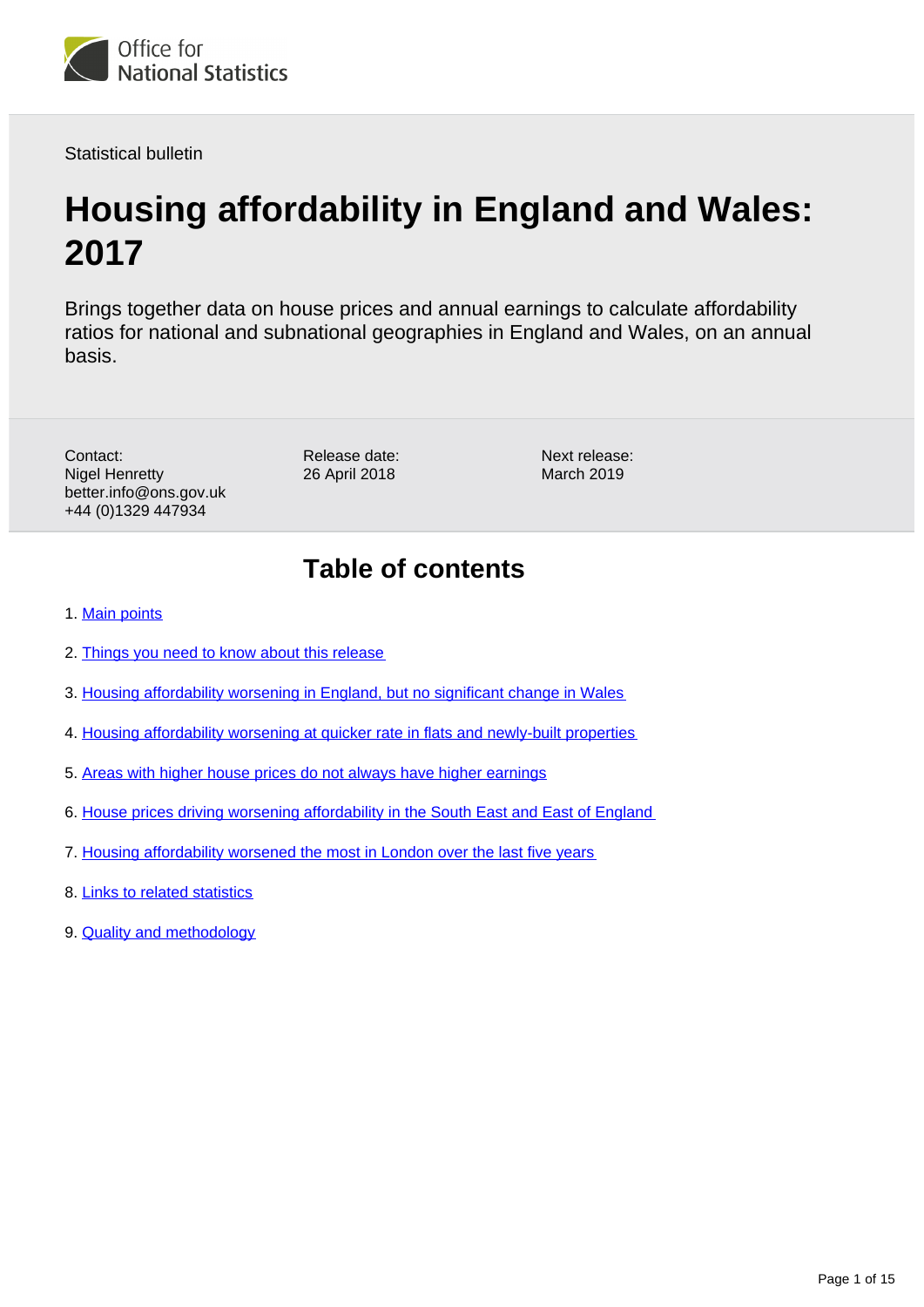## <span id="page-1-0"></span>**1 . Main points**

- On average, full-time workers could expect to pay around 7.8 times their annual workplace-based earnings on purchasing a home in England and Wales in 2017, a significant increase of 2.4% since 2016.
- Workplace-based housing affordability significantly worsened in England between 2016 and 2017, but there were no significant changes in Wales.
- In 2017, full-time employees in England and Wales could typically expect to spend 9.7 times their median gross annual earnings on purchasing a newly-built property and 7.6 times their annual earnings on an existing property.
- Copeland, in the North West of England, was the most affordable local authority in England and Wales in 2017, with median house prices being 2.7 times median workplace-based annual earnings.
- Kensington and Chelsea was the least affordable local authority in 2017, with median house prices being 40.7 times median workplace-based annual earnings.
- Housing affordability has worsened significantly in 69 local authorities in England and Wales over the last five years, with over three-quarters of these being in London, the South East and the East.

## <span id="page-1-1"></span>**2 . Things you need to know about this release**

### **Definitions and input data**

Housing affordability is calculated by dividing house prices by annual earnings. House prices are taken from the [House price statistics for small areas \(HPSSAs\)](https://www.ons.gov.uk/peoplepopulationandcommunity/housing/bulletins/housepricestatisticsforsmallareas/previousReleases) produced by the Office for National Statistics (ONS) and refer to the median and lower quartile price paid for residential properties in England and Wales.They are calculated using open data from HM Land Registry, a source of comprehensive record-level administrative data on residential property transactions. Earnings data are from the **Annual Survey of Hours and Earnings (ASHE)** and refer to median and lower quartile gross annual earnings for full-time employees for a given geographical area. Official statistics about overall household income are not available for all geographical areas presented in these statistics, so earnings data are used.

Our housing affordability statistics do not account for all income. This measure of affordability uses gross earnings of full-time employees, drawn from a sample of HM Revenue and Customs Pay As You Earn (PAYE) records. This means that income recorded through Self Assessment (including income received from selfemployment, property rental and investments) and earnings from part-time workers are not included in our measures.

The house price data used in the affordability ratios in this release are based on the HPSSA data published in April 2018. These statistics can be revised quarterly but the annual affordability ratio statistics in this release will not be revised to reflect this each quarter. Instead the entire back series of these affordability ratio statistics will be revised annually, as part of each new release.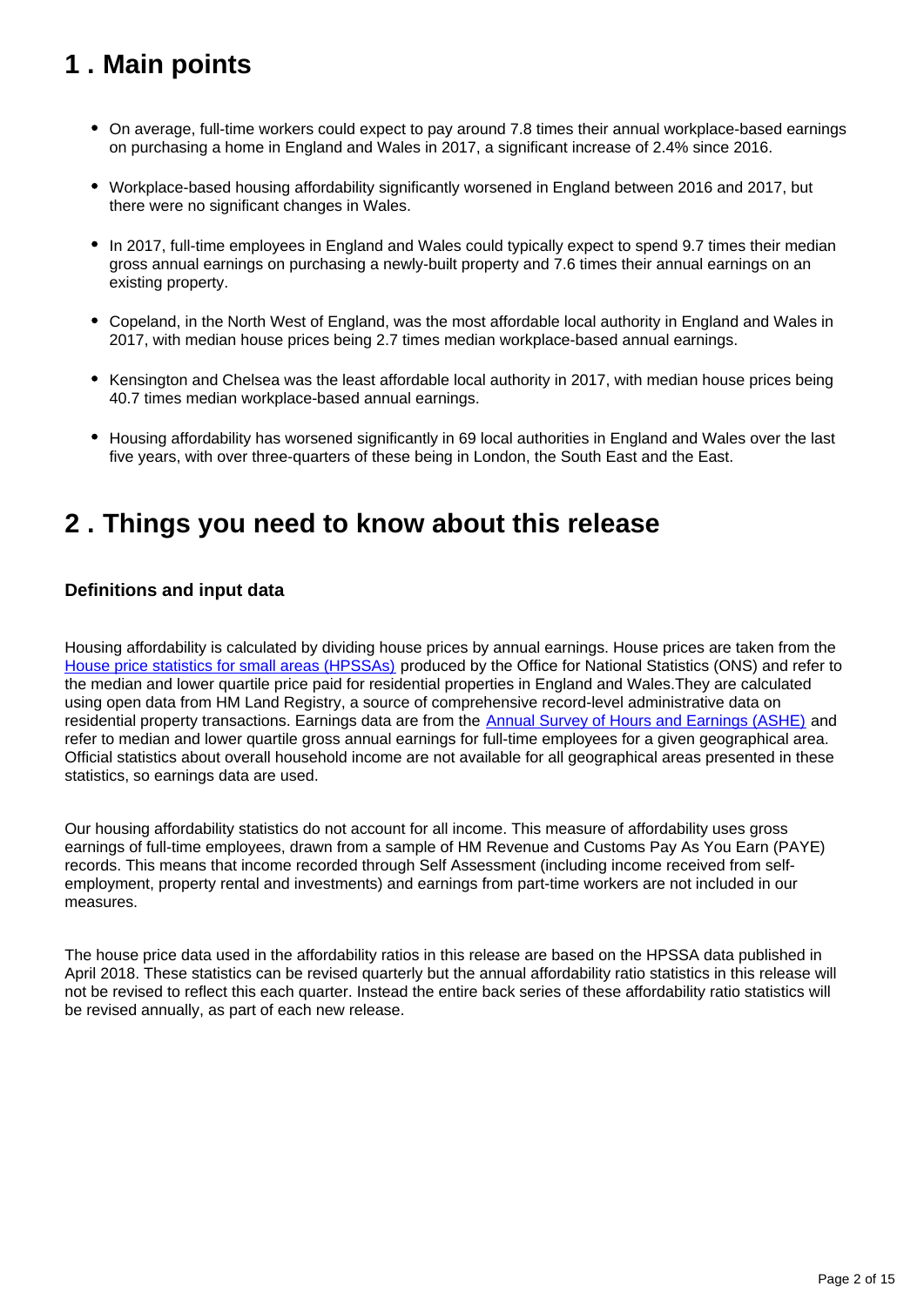### **Workplace-based and residence-based earnings**

There are two housing affordability datasets available, each with a different basis on how earnings are recorded: workplace-based and residence-based. Workplace-based earnings refer to the earnings recorded for the area in which the employee works, whereas the residence-based earnings refer to the area in which the employee lives. All earnings in both datasets refer to gross full-time annual earnings where possible, but annualised weekly earnings are used when annual earnings are not available from ASHE but weekly earnings are. The analysis in this statistical bulletin uses earnings data based on the place of work rather than the place of residence, unless otherwise stated. This measure of affordability indicates the extent to which employees can afford to live where they work, which is not necessarily where they already live. For a discussion on the effect of both workplacebased and residence-based earnings on housing affordability, see our [Housing affordability in England and](https://www.ons.gov.uk/peoplepopulationandcommunity/housing/bulletins/housingaffordabilityinenglandandwales/1997to2016)  [Wales: 2016](https://www.ons.gov.uk/peoplepopulationandcommunity/housing/bulletins/housingaffordabilityinenglandandwales/1997to2016) publication.

There is a longer time series of affordability ratios available from workplace-based earnings, for which data extends back to 1997, whereas residence-based earnings start at 2002. Annualised weekly earnings are not produced on an identical basis to annual earnings and are therefore not directly comparable. Annualised weekly earnings can be relatively unstable over time and across areas because some areas have a greater number of seasonal employees than others, which can affect the median earnings data at different points in the year. Therefore, care should be taken when comparing a housing affordability ratio derived from annual earnings against a ratio derived from annualised weekly earnings.

The earnings data from ASHE provides a snapshot of earnings at April in each year. The house price statistics from the HPSSAs report the price paid for residential property referring to a 12-month period with April in the middle (year ending September). The smallest areas for which statistics are presented are local authority districts, of which there are 348 in England and Wales. The largest area available is England and Wales overall. Other geographies for which statistics are published in this release are English regions, counties and Wales.

### **Measuring uncertainty**

ASHE data are survey-based and therefore there is a degree of uncertainty in the earnings estimates because they are based on a sample of the population rather than the entire population. Sampling error is estimated through providing the coefficient of variation (CV) for each estimate, which is the ratio of standard error of an estimate to the estimate itself, expressed as a percentage. These can be accessed in the [original ASHE datasets](https://www.ons.gov.uk/employmentandlabourmarket/peopleinwork/earningsandworkinghours/bulletins/annualsurveyofhoursandearnings/2016provisionalresults/relateddata?page=1) and can be used to assess the quality of each estimate. We have retained all estimates, even when the CV is between 10% to 20%, and so it is important to consider the margins of error around the earnings estimates used to derive these housing affordability statistics. There are no confidence intervals available with ASHE data, which is important to consider when making comparisons with earnings. We look at statistical differences over time by looking at the range of plus or minus twice the coefficient of variation around the estimate, as indicated in the ASHE datasets. The true value of earnings values are likely to lie within these values. We use these ranges to determine if an area's affordability ratio has changed significantly.

### <span id="page-2-0"></span>**3 . Housing affordability worsening in England, but no significant change in Wales**

In 2017, full-time employees could typically expect to spend around 7.8 times their workplace-based annual earnings on purchasing a home in England and Wales. The affordability ratio  $1$  increased from 7.6 in 2016, which is a significant increase of 2.4% between 2016 and 2017. This change was driven largely by the decreasing housing affordability in England, where the affordability ratio increased from house prices being 7.7 times annual earnings in 2016, to 7.9 times annual earnings in 2017, which is a significant increase of 2.5%. There were no significant changes in the ratio of median house prices to median annual earnings in Wales between 2016 and 2017. The latest year that the affordability ratio was significantly different from 2017 in Wales, is in 2007, therefore, affordability has only significantly changed over a 10-year period.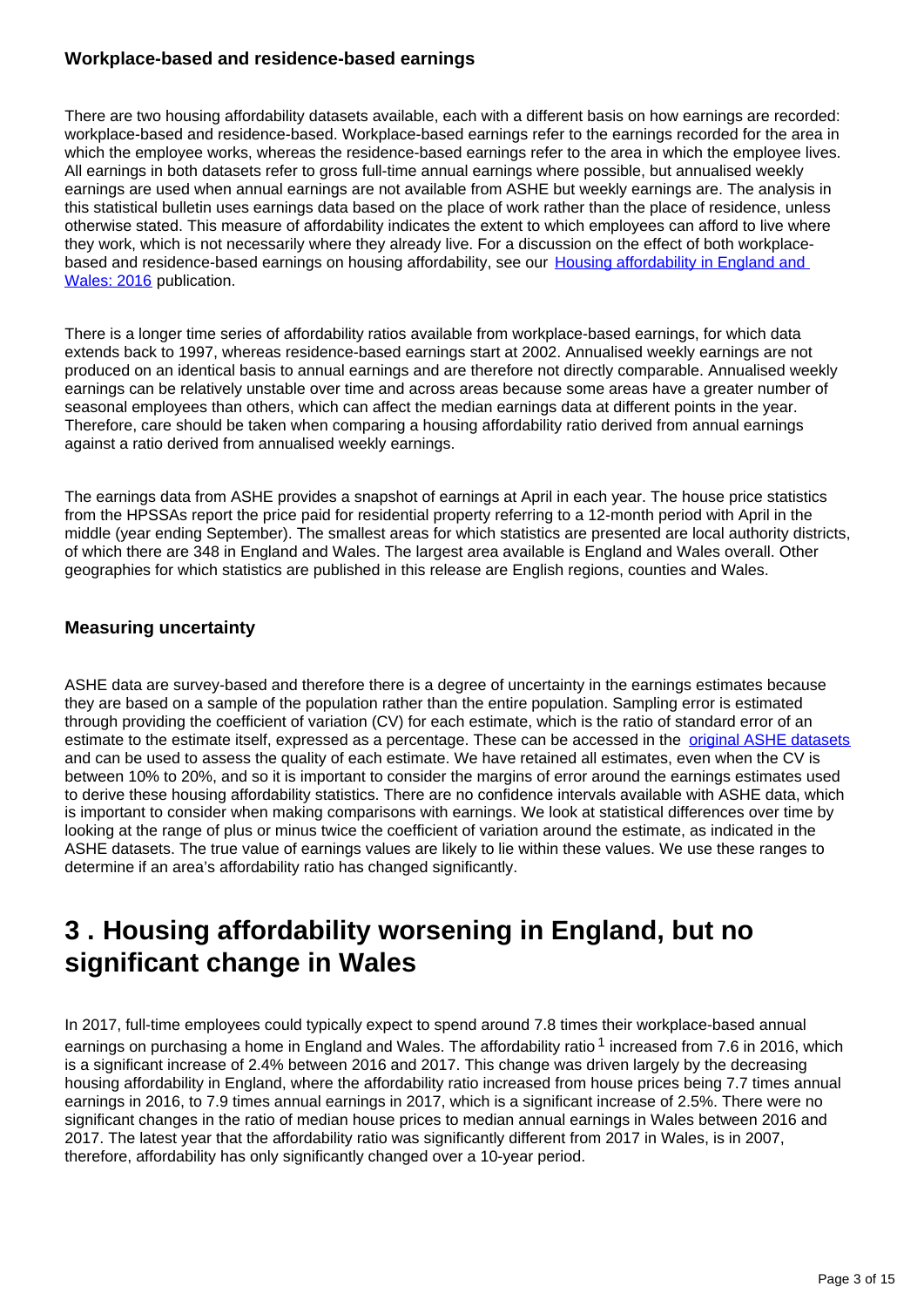Figure 1 shows that in England, house price growth was greater than earnings growth between 2016 and 2017, and in Wales, earnings growth was greater than house price growth. These changes have led to housing becoming less affordable in England and more affordable in Wales. However, the change was not significant for Wales between 2016 and 2017.

### **Figure 1: Annual change in median house prices and median earnings**

### **England and Wales, 2016 to 2017**

### Figure 1: Annual change in median house prices and median earnings

England and Wales, 2016 to 2017



### **Source: House Price Statistics for Small Areas and the Annual Survey of Hours and Earnings, Office for National Statistics**

#### **Notes:**

- 1. The coefficient of variation (CV) for earnings data taken from the Annual Survey of Hours and Earnings for England, were both classified as precise in England for 2016 and 2017, with the CV being 0.4% for both years.
- 2. The CV for the earnings estimates for Wales in 2016 and 2017 were also classified as precise (2.1% and 2.2% respectively), but sampling error was slightly higher than for England.
- 3. Median house price refers to the median price paid for residential property
- 4. Median earnings refers to the median workplace-based gross annual full-time earnings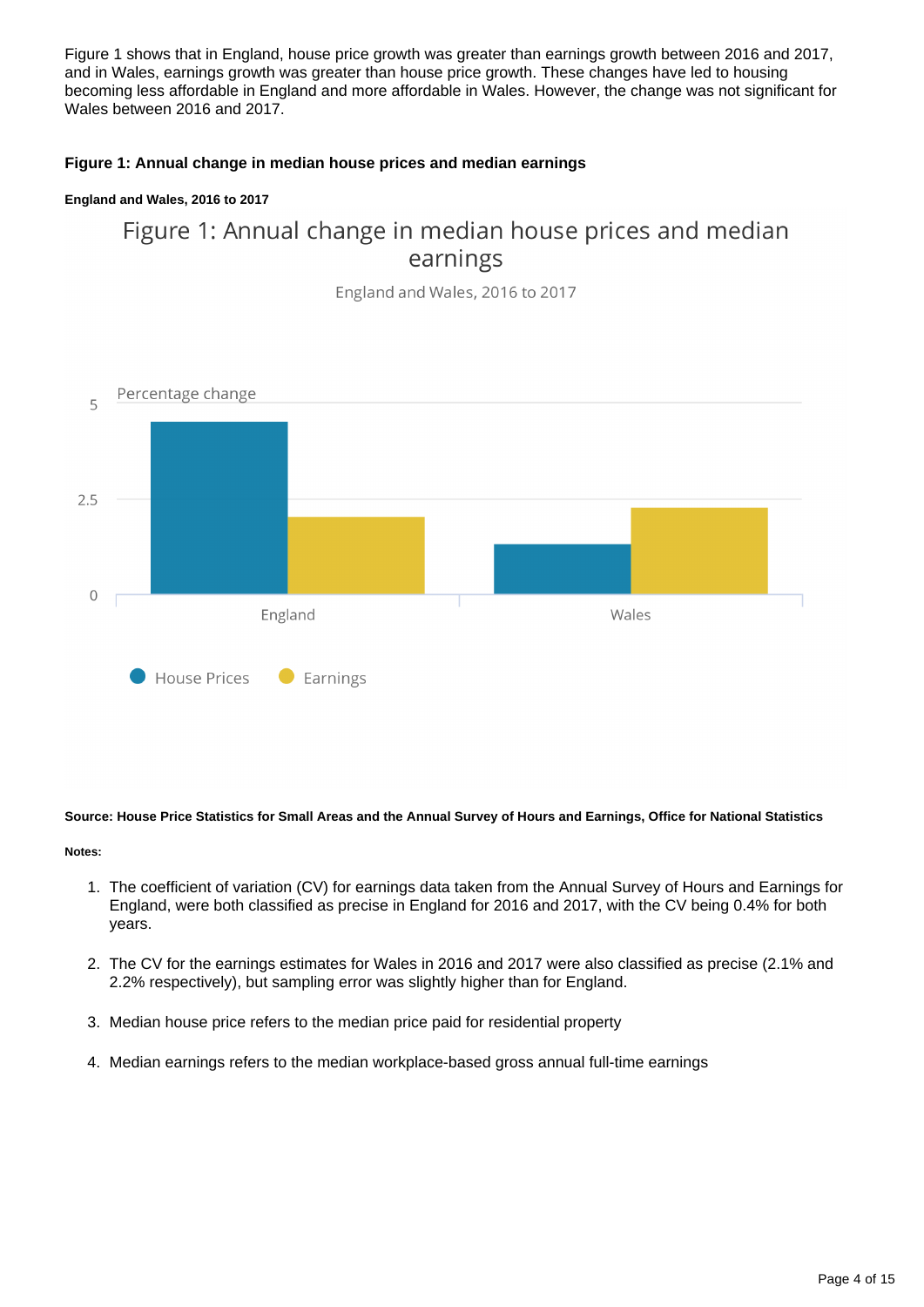Figure 2 is an interactive map that shows housing affordability ratios over time for each local authority district in England and Wales. It shows that affordability has worsened everywhere since 1997 in England and Wales to some extent, but has worsened at different rates in different areas. Housing affordability has generally worsened at a quicker rate in local authority districts in the south of England than affordability in the north of England and in Wales. Housing affordability has worsened the most in London over the last two decades. This has been driven largely by increasing house prices. Out of the 10 least affordable local authorities in England and Wales, seven were in London, whilst the 10 most affordable local authorities were in the North West, the West Midlands and Wales.

### **Figure 2: Housing affordability ratio by local authority district**

England and Wales, 1997 to 2017

### **Notes**

- 1. Data for annual earnings are not available before 1999 and for some local authorities in some years. For these years the earnings relate to annualised weekly earnings. Annualised weekly earnings are not produced on an identical basis to annual earnings and so care should be taken when making comparisons. Refer to the dataset accompanying this release for information on which ratios are based on annualised weekly earnings.
- 2. Housing affordability ratio refers to the ratio of the median price paid for residential property to the median workplace-based gross annual full-time earnings

### **Notes for: Housing affordability worsening in England, but improving in Wales**

1. In this section, the housing affordability ratios and earnings discussed are based on workplace-based earnings only.

## <span id="page-4-0"></span>**4 . Housing affordability worsening at quicker rate in flats and newly-built properties**

In 2017, detached properties were the least affordable in both England and Wales, whereas terraced properties were the most affordable. Figure 3 shows the affordability ratios  $1$  by property type and country and shows that housing was significantly<sup>2,3</sup> less affordable in England than in Wales for all property types. It is important to note that this does not consider the relative condition of the property.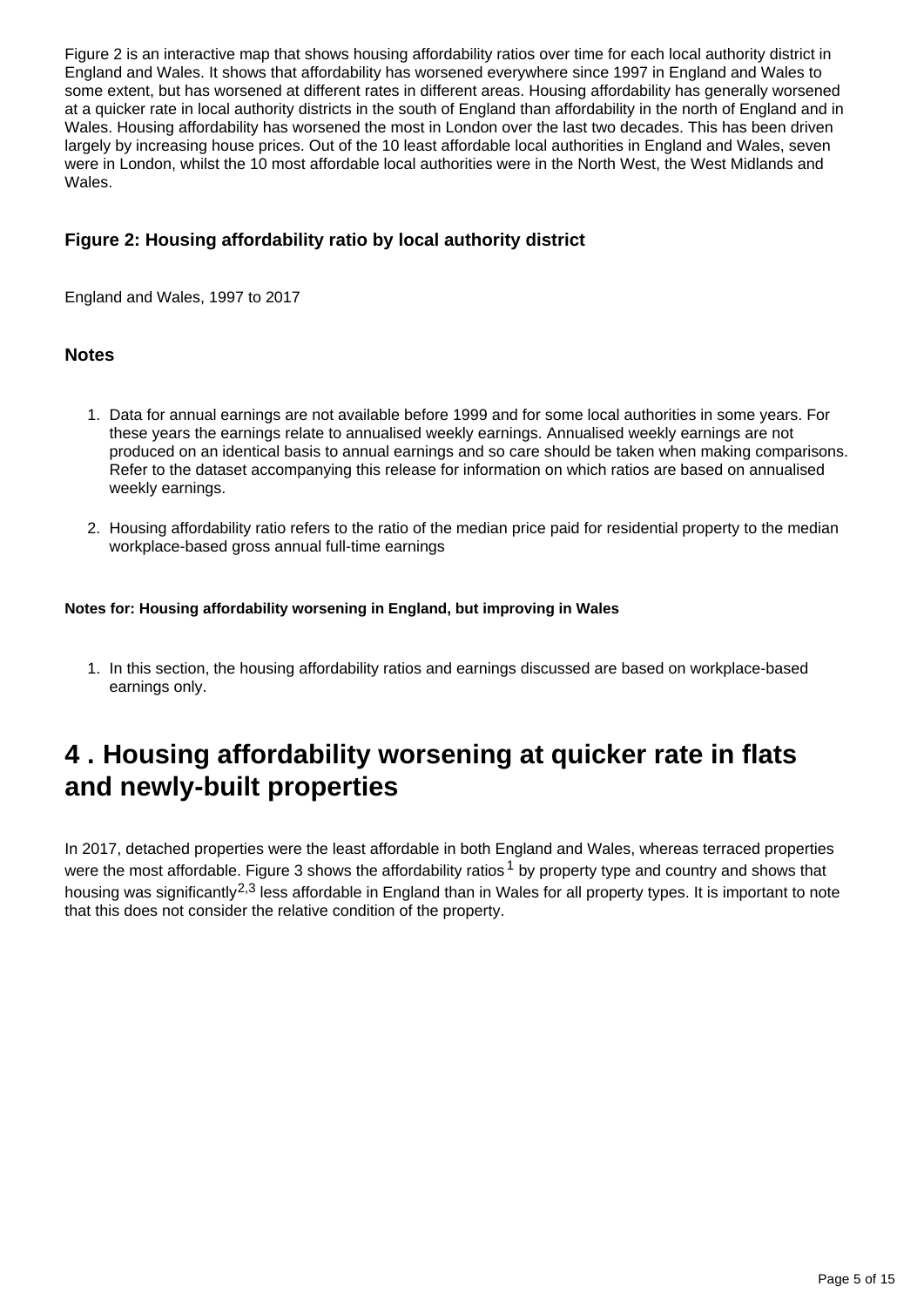### **Figure 3: Housing affordability ratio, by property type and country**





Figure 4 shows the percentage change in the housing affordability ratio for each property type from 1997 to 2017 for England and Wales. The affordability ratio has more than doubled for every property type in England from 1997 to 2017, but that was not the case in Wales. Housing affordability for all property types has worsened at a quicker rate in England than in Wales.

Flats and maisonettes have had the largest change in affordability over time in both England and Wales, but the increase was larger in England (141.5%) than in Wales (85.8%). This is likely to reflect the influence of increasing prices for flats in London, which has driven the larger increase in England overall.

The affordability of terraced properties has seen the second-largest change in England, but has seen the smallest change in Wales. This is because the increase in the median price paid for terraced properties in Wales (201.4%) is smaller than the increase for terraced properties in England (283.1%), between 1997 and 2017.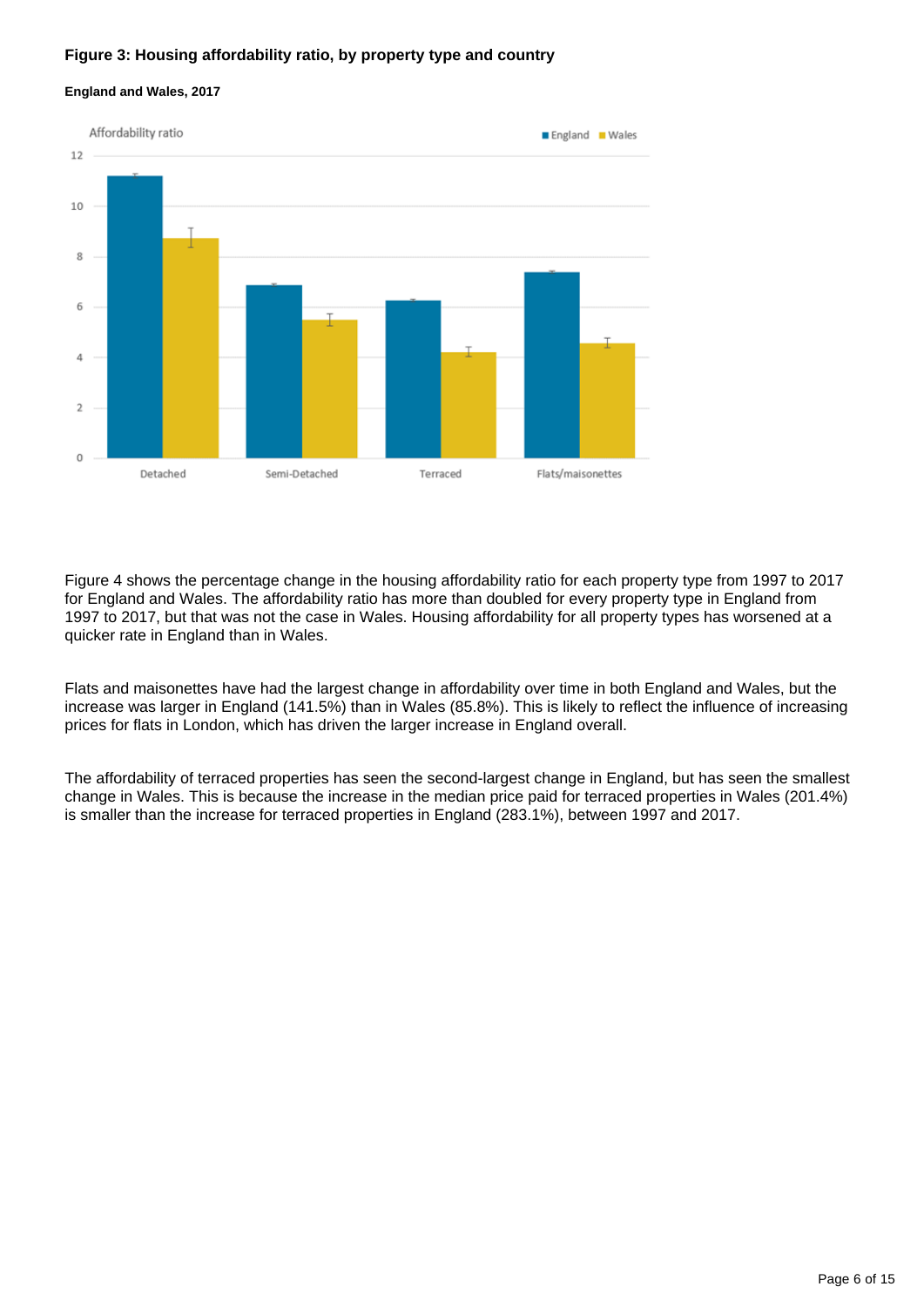### **Figure 4: Change in housing affordability ratio by property type**



#### **Source: House Price Statistics for Small Areas and the Annual Survey of Hours and Earnings, Office for National Statistics**

#### **Notes:**

- 1. Data for annual earnings are not available before 1999. For these years the earnings relate to annualised weekly earnings. Annualised weekly earnings are not produced on an identical basis to annual earnings and so care should be taken when making comparisons.
- 2. Housing affordability ratio refers to the ratio of the median price paid for residential property to the median workplace-based gross annual full-time earnings.

In 2017, full-time employees in England and Wales could expect to spend 9.7 times their median gross annual earnings on purchasing a newly-built dwelling. Purchasing an existing dwelling in England and Wales in 2017 was significantly more affordable, with house prices of existing dwellings being on average 7.6 times earnings. Figure 5 shows that newly-built dwellings were less affordable than existing dwellings in every year except 2009 and 2010. This was around the time of the most recent economic downturn, during which the median price paid for both existing dwellings and newly-built dwellings decreased. The affordability of newly-built dwellings has worsened at a quicker rate than existing dwellings since 2011.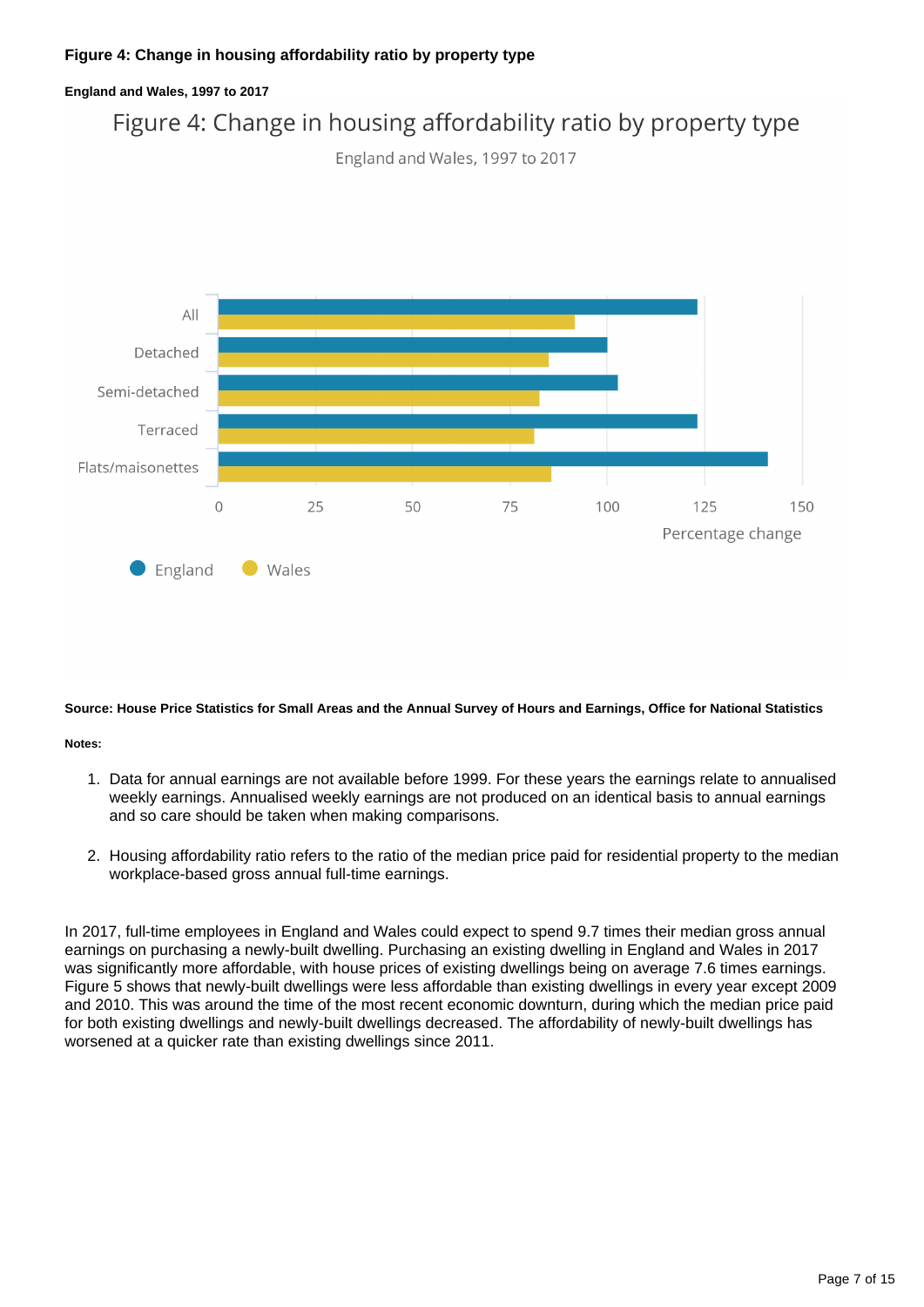### **England and Wales, 1997 to 2017** Figure 5: Housing affordability ratio for newly-built and existing dwellings

England and Wales, 1997 to 2017



### **Source: House Price Statistics for Small Areas and the Annual Survey of Hours and Earnings, Office for National Statistics**

### **Notes:**

- 1. Data for annual earnings are not available before 1999. For these years the earnings relate to annualised weekly earnings. Annualised weekly earnings are not produced on an identical basis to annual earnings and so care should be taken when making comparisons.
- 2. Housing affordability ratio refers to the ratio of the median price paid for residential property to the median workplace-based gross annual full-time earnings.

### **Notes for: Housing affordability worsening at quicker rate in flats and newly-built properties**

- 1. In this section, the housing affordability ratios and earnings discussed are based on workplace-based earnings only.
- 2. We have calculated significant differences by applying plus or minus twice the coefficient variation (CV) of the earnings data, as the Annual Survey of Hours and Earnings confirms the true value is likely to lie within these limits. For example, for estimated earnings of £30,000 with a CV of 5%, we would expect the true population average to be within the range £27,000 to £33,000. We then divide the median house price by the lower and upper earnings limits to derive lower and upper limit affordability ratios.
- 3. Significant differences in the housing affordability ratio does not necessarily mean that there are significant differences in earnings, but instead the earnings in relation to house prices at a given time is significantly different.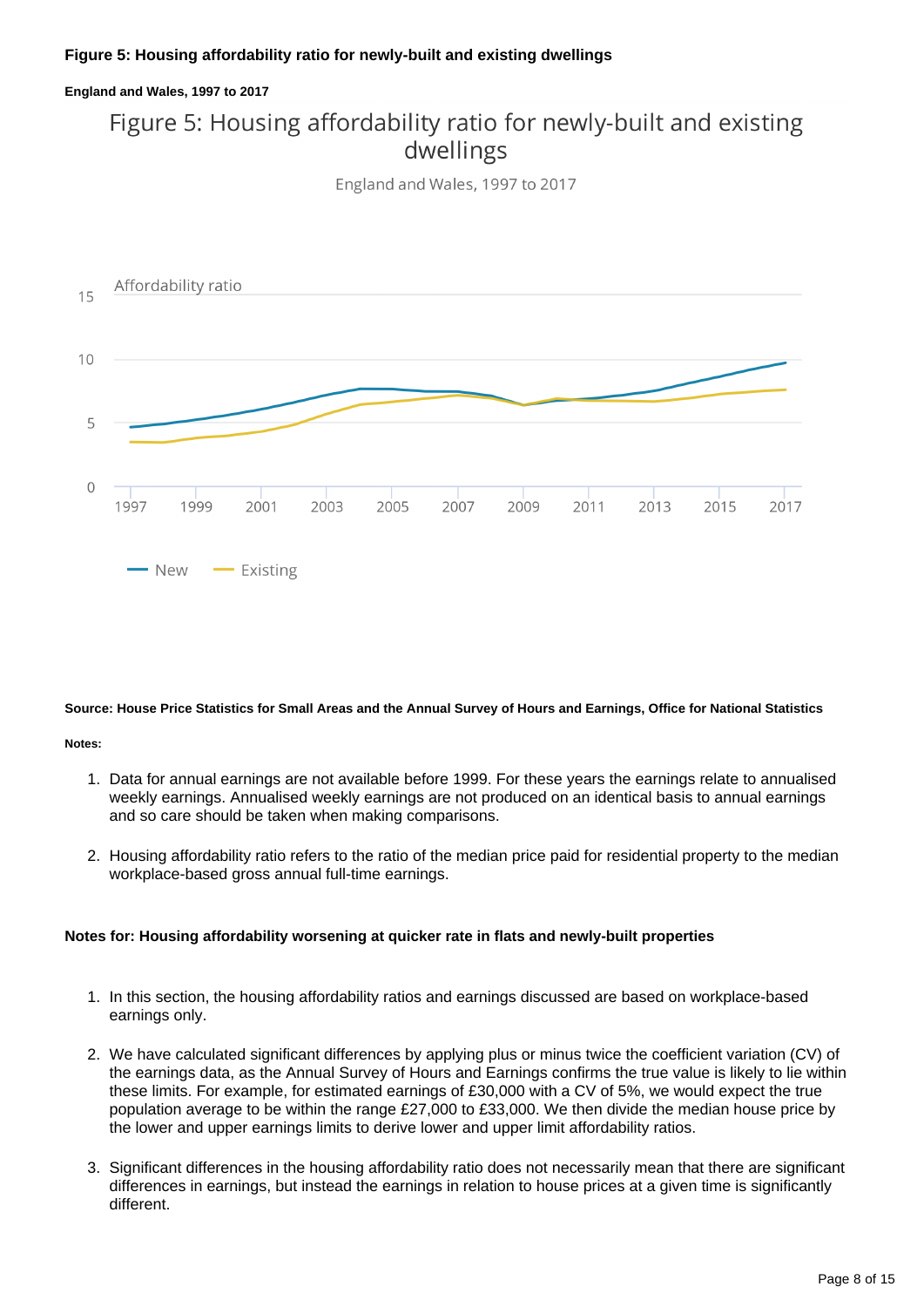## <span id="page-8-0"></span>**5 . Areas with higher house prices do not always have higher earnings**

In 2017, Kensington and Chelsea was the least affordable area to buy a property in England and Wales, both when workplace-based and residence-based earnings were used. It had the highest ratio of median house price to median workplace-based gross annual earnings, with house prices being 40.7 times earnings. House prices in Kensington and Chelsea were 28.9 times residence-based earnings in 2017. Kensington and Chelsea had the highest median house price in 2017 of £1.3 million, but it was more affordable for residents of Kensington and Chelsea, who may not necessarily work there, rather than for employees in the borough who may not necessarily live there.

Copeland, in the North West of England, was the most affordable local authority in 2017, both when workplacebased and residence-based earnings were used. It had the lowest ratio of median house price to median workplace-based gross annual earnings, with house prices being 2.7 times earnings. House prices in Copeland were 3.0 times residence-based earnings in 2017, therefore, it was more affordable when workplace-based earnings were used to calculate the housing affordability ratio. This means that it was more affordable to purchase a property in Copeland if you worked there but may live elsewhere, in comparison with those who live in Copeland, but may not work there.

The least affordable local authority has seen increases in the ratio, therefore, affordability has worsened, whilst the most affordable local authority has improved. The housing affordability gap between the most and least affordable local authorities has continued to widen since 2015.

Although Copeland was the most affordable local authority in England and Wales, it does not mean that this local authority had the lowest house prices or the highest earnings; rather it has the highest earnings in relation to house prices. Figure 6 shows the correlation between the median price paid for residential property and median gross annual earnings<sup>1</sup> for each local authority in England and Wales in 2017.



### **Figure 6: Median earnings and median house prices by local authority**

### **England and Wales, 2017**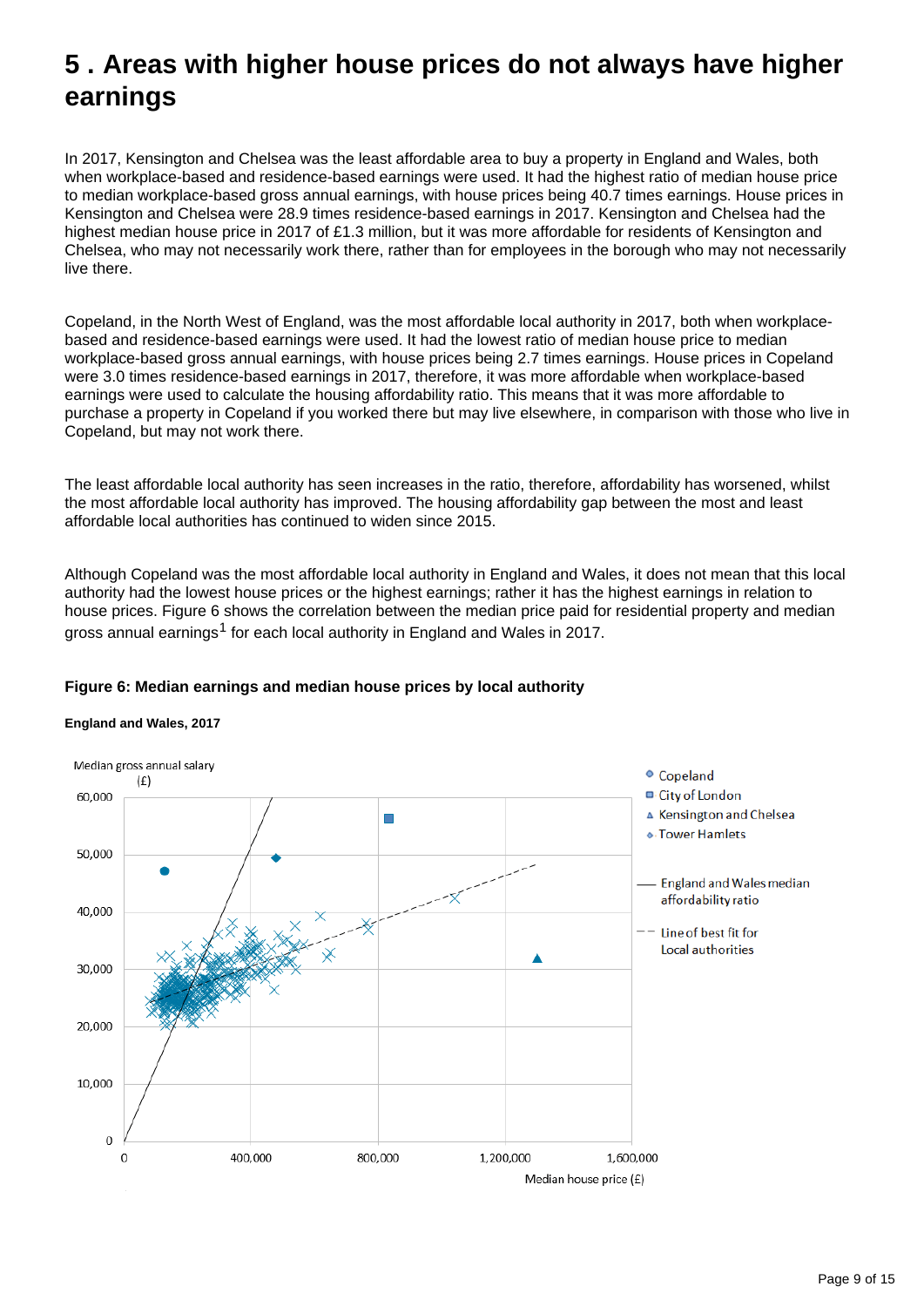There is a positive correlation between the median price paid for residential property and the median gross annual salary. This means that generally, the higher the earnings of a local authority's employees, the higher the house prices. However, not all local authorities follow this trend. Local authorities plotted above the England and Wales median affordability ratio line on Figure 6 can be considered relatively more affordable than the average for England and Wales, whilst those below this line can be seen as relatively less affordable.

Buying a house in Kensington and Chelsea was relatively less affordable in 2017 compared with all other local authorities. For those working in Kensington and Chelsea, the median gross annual salary was £31,950, whilst the median house price was £1.3 million. With median house prices being around 40 times the median gross annual earnings, it suggests that income from other sources in addition to employee earnings would contribute towards affording to live in these areas. However, homeowners in Kensington and Chelsea may work in other areas where earnings are higher, which is reflected by the residence-based earnings being higher than workplace-based earnings.

Copeland, in the North West of England, appears above the national average line, with a relatively high median annual salary and a relatively low median house price, making it relatively affordable to own a property here. The median annual salary was £47,221, which is in the highest 1% of all local authorities; whereas the median house price was £128,000, which falls in the lowest 10% of local authorities. In Copeland there are a large number of relatively high-paid, skilled jobs at the Sellafield nuclear power station, which could partly explain why properties appear more affordable in this area.

Tower Hamlets, in London, falls above the line of best fit for all local authorities. Although there are relatively high median house prices in Tower Hamlets of £479,000, which falls in the top 10% of all local authorities. Tower Hamlets may appear more affordable because of the relatively high workplace-based median annual salary of £49,479, which falls in the highest 1% of all local authorities. However, the annual salary of residents in Tower Hamlets was significantly lower in 2017 than the salaries of employees in the borough. Therefore, housing is less affordable for the residents of Tower Hamlets. When we look at Tower Hamlets in comparison with the median affordability ratio line for England and Wales, Tower Hamlets falls below the England and Wales average, indicating it is a relatively less affordable local authority given the national trend.

City of London is another local authority that falls below the England and Wales median affordability ratio line, but above the line of best fit for all local authorities. However, the affordability ratio for this borough is based on a relatively small number of residential property sales, so it is harder to determine whether this reflects the true level of housing affordability in this area.

### **Notes for: Areas with higher house prices do not always have higher earnings**

1. In this section, the housing affordability ratios and earnings discussed are based on workplace-based earnings, unless otherwise stated.

### <span id="page-9-0"></span>**6 . House prices driving worsening affordability in the South East and East of England**

Between 2016 and 2017, there were two regions in England and Wales that had significant changes in the ratio of median house price to median workplace-based annual earnings. The East of England had an increase in ratio 1 of 7.8%, from 9.0 in 2016 to 9.7 in 2017. The South East had an increase in ratio of 5.1%, from 9.8 to 10.3. All the regions in England and Wales had an increasing ratio and therefore worsening affordability over this year, except for the North East and Wales, although only the South East and East had significant changes.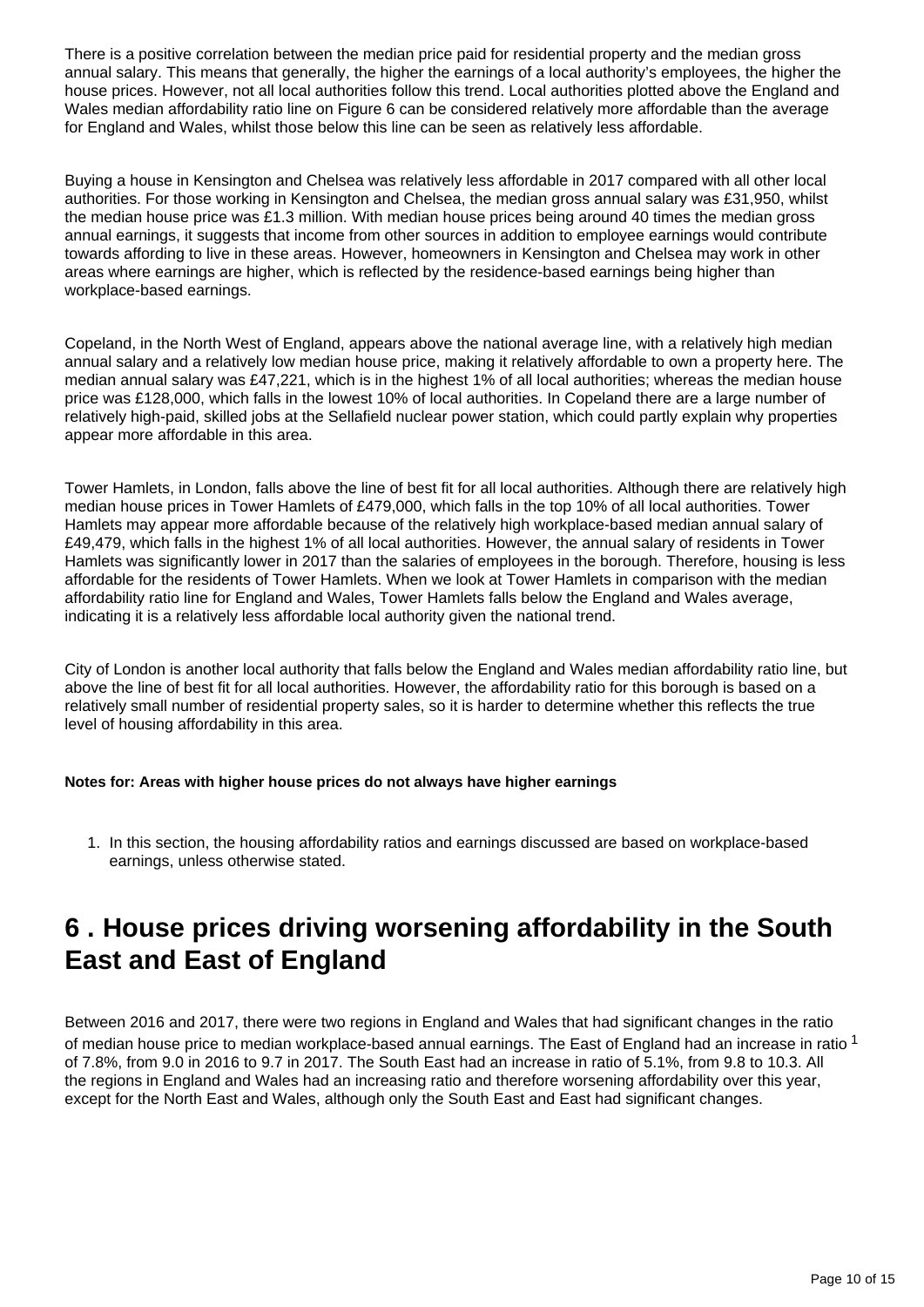Figure 7 shows the percentage change in house prices and earnings separately for each English region and in Wales between 2016 and 2017. It shows that house prices and earnings increased in all English regions and Wales, but the two regions with the largest increase in house prices (the East (10%) and the South East (6.9%)), were the two regions with the significant differences over the year. This suggests that house prices are driving the significant worsening in affordability.

### **Figure 7: Change in median house prices and median earnings by region**

### **England and Wales, 2016 to 2017**

### Figure 7: Change in median house prices and median earnings by region

England and Wales, 2016 to 2017



### **Source: House Price Statistics for Small Areas and the Annual Survey of Hours and Earnings, Office for National Statistics**

### **Notes:**

- 1. Median house price refers to the median price paid for residential property.
- 2. Median earnings refers to the median workplace-based gross annual full-time earnings.

Earnings increased for all regions and Wales, but to a smaller extent than house prices in many regions, with the largest increase being around 2.9% in London. There were two areas in which the percentage change in earnings was greater than the percentage change in house prices and these areas therefore had improving housing affordability. These were the North East and Wales, however, these changes in affordability were not significant.

House prices increased in 94% of the local authorities in England and Wales between 2016 and 2017, with 206 local authorities having house price increases of 5% or more. All local authorities in the East and South East of England had increasing house prices, apart from South Bucks, in the South East, with a decreasing median house price of 0.9% from £540,000 in 2016 to £535,000 in 2017.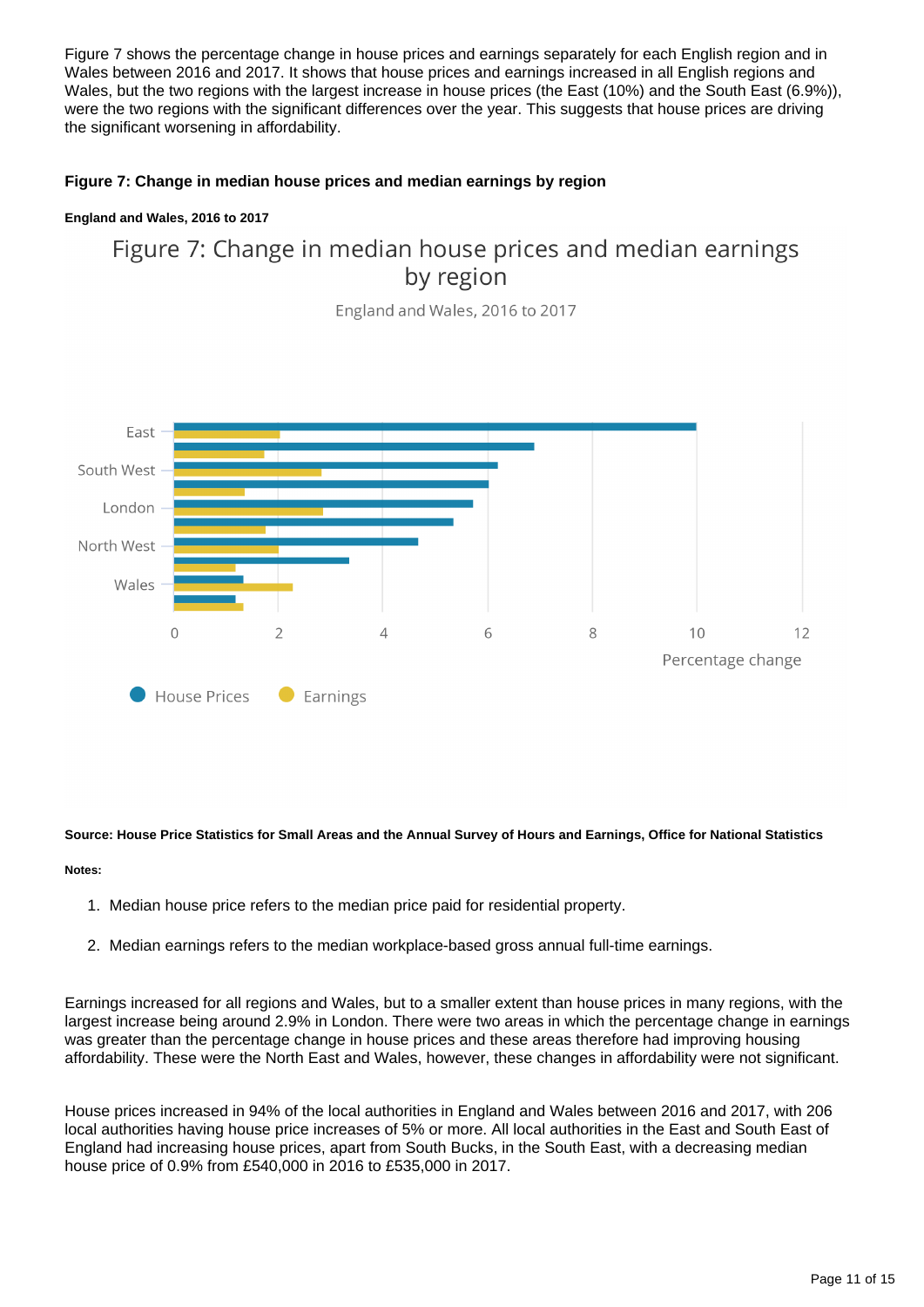1. In this section, the housing affordability ratios and earnings discussed are based on workplace-based earnings only.

## <span id="page-11-0"></span>**7 . Housing affordability worsened the most in London over the last five years**

There were 69 local authorities in England and Wales that had significant differences  $1,2$  in the ratio of median house prices to median workplace-based annual earnings over five years, between 2012 and 2017. Over threequarters of these local authorities were in London, the South East and East of England. There were no significant differences found over this time period for local authorities in the North East or Wales.

In 2017, of the 10 least affordable  $3$  local authorities, seven were in London. All but five London boroughs had significant worsening of affordability since 2012. Figure 8 shows the housing affordability ratios for the 10 local authorities that have had the highest percentage change between 2012 and 2017, and eight of these are London boroughs.

### **Figure 8: Housing affordability ratio for the 10 local authorities with the largest percentage change in affordability**



### **England and Wales, 2012 to 2017**

Barking and Dagenham in London had the largest percentage increase in affordability ratio, meaning that this local authority has worsened in affordability the most over the last five years. In Barking and Dagenham, the worsening affordability predominantly resulted from a 77.3% increase in median house prices since 2012.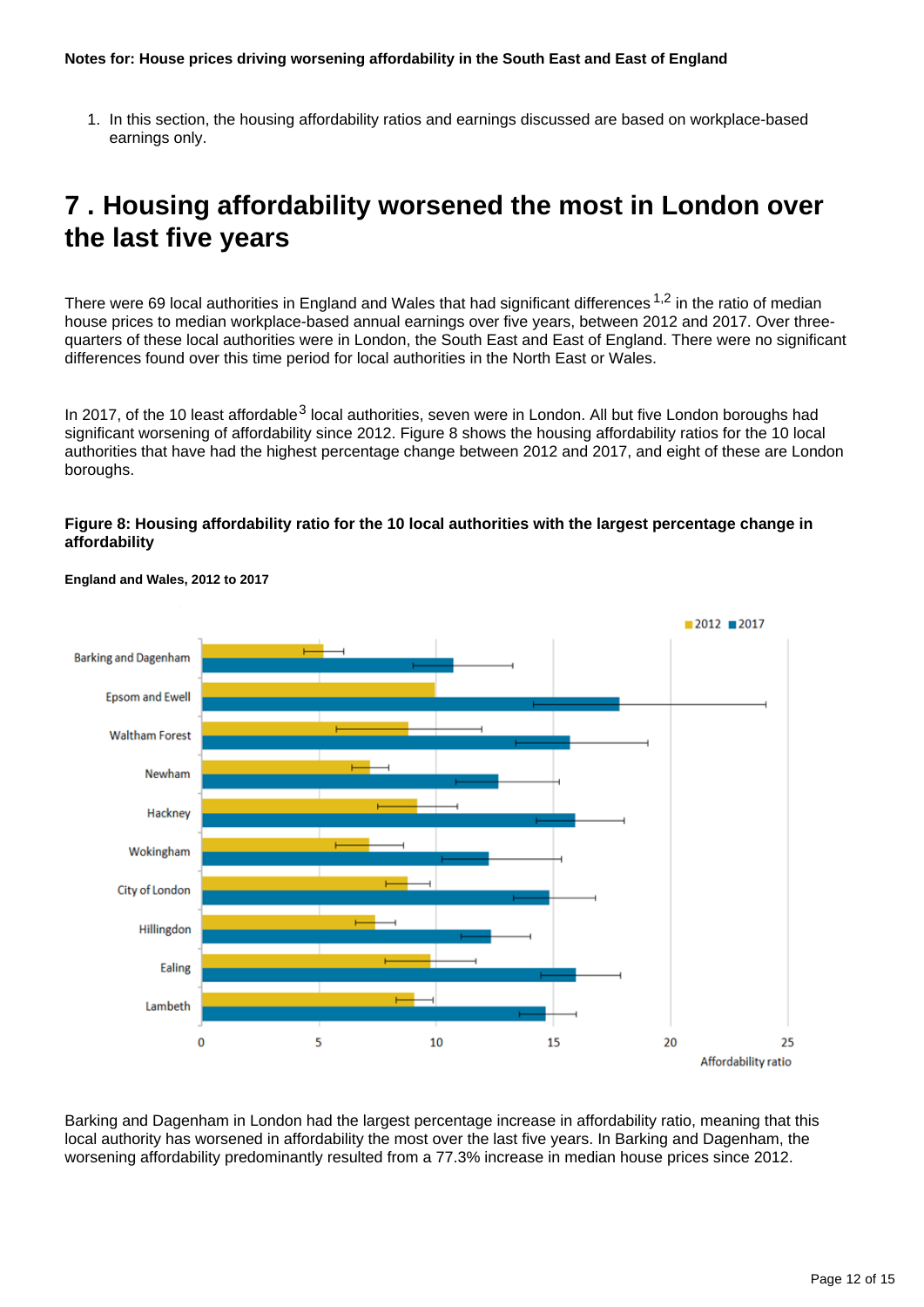Figure 9 shows the affordability ratio for the two most affordable local authorities in London in 2017 when looking at workplace-based affordability and how this has changed over time. From 2006 through to 2016, Barking and Dagenham was the most affordable local authority in London, however, the affordability ratio has increased steadily over time and it has become less affordable than Tower Hamlets in 2017.

Here, the workplace-based affordability ratio was 5.2 in 2012, but increased by 106.6% to 10.72 in 2017. Tower Hamlets was the second most affordable London local authority in 2012, with an affordability ratio of 6.7, but this increased by 43.8% to a ratio of 9.68 in 2017, which was a slower increase in comparison with Barking and Dagenham.

### **Figure 9: Housing affordability ratio for the two most affordable London local authorities in 2017**

### **2002 to 2017**

### Figure 9: Housing affordability ratio for the two most affordable London local authorities in 2017

2002 to 2017



#### **Source: House Price Statistics for Small Areas and the Annual Survey of Hours and Earnings, Office for National Statistics**

#### **Notes:**

- 1. Data for annual earnings are not available before 1999 and for some local authorities in some years. For these years the earnings relate to annualised weekly earnings. Annualised weekly earnings are not produced on an identical basis to annual earnings and so care should be taken when making comparisons. Refer to the dataset accompanying this release for information on which ratios are based on annualised weekly earnings.
- 2. Housing affordability ratio refers to the ratio of the median price paid for residential property to the median workplace-based gross annual full-time earnings.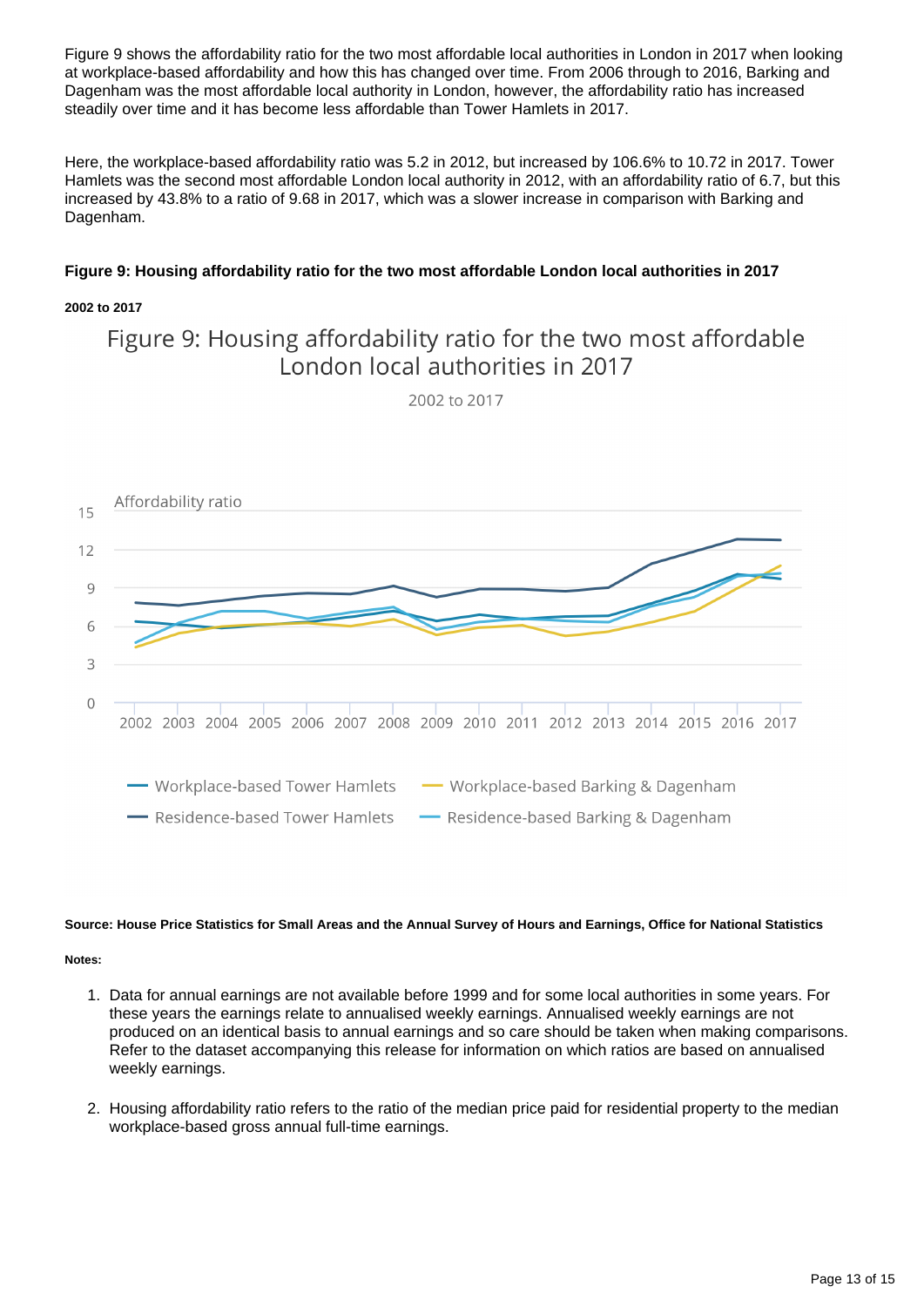Figure 9 also highlights that although Tower Hamlets was the most affordable London borough in 2017 based on workplace-based earnings, this was not the case when residence-based earnings were used. Tower Hamlets was the 17th most affordable local authority in London when residence-based earnings were used, emphasising that the annual salary of residents in Tower Hamlets was generally lower than the salaries of employees in the borough.

Tower Hamlets had a 58.5% increase in house prices between 2012 and 2017, and had the fourth-highest number of out of local authorities in England, with a net increase of 9,758 dwellings. Although house prices have increased in this local authority, over 65% of the London boroughs saw a greater percentage increase over the five-year period. The high demand for residential properties could have been met by a high number of net additional dwellings in this area, potentially allowing the median price paid to not increase as much as other local authorities with fewer net additional dwellings.

However, out of the 10 local authorities with the largest number of net additional dwellings between 2012 and 2017, six had significantly worsening housing affordability. A high level of housing supply in an area could contribute to housing affordability by meeting high demand, but in London, even the areas with high house building generally had worsening affordability over time, so other factors are likely to contribute to overall housing affordability.

### **Notes for: Housing affordability worsened most in London over the last five years**

- 1. We have calculated significant differences by applying plus or minus twice the coefficient variation (CV) of the earnings data, as the Annual Survey of Hours and Earnings confirms the true value is likely to lie within these limits. For example, for estimated earnings of £30,000 with a CV of 5%, we would expect the true population average to be within the range £27,000 to £33,000. We then divide the median house price by the lower and upper earnings limits to derive lower and upper limit affordability ratios.
- 2. Significant differences in the housing affordability ratio does not necessarily mean that there are significant differences in earnings, but instead the earnings in relation to house prices at a given time is significantly different.
- 3. In this section, the housing affordability ratios and earnings discussed are based on workplace-based earnings, unless otherwise stated.

### <span id="page-13-0"></span>**8 . Links to related statistics**

[House price statistics for small areas](https://www.ons.gov.uk/peoplepopulationandcommunity/housing/bulletins/housepricestatisticsforsmallareas/previousReleases) (HPSSAs): Data on the price paid and composition of residential property transactions for properties that were sold in England and Wales. The house price data in our affordability ratios are taken from the HPSSAs.

[Annual Survey of Hours and Earnings](https://www.ons.gov.uk/employmentandlabourmarket/peopleinwork/earningsandworkinghours/bulletins/annualsurveyofhoursandearnings/previousReleases) (ASHE): Data on the levels, distribution and make-up of earnings and hours paid for employees by gender and full-time and part-time working in England and Wales. The earnings data in our affordability ratios are taken from ASHE.

## <span id="page-13-1"></span>**9 . Quality and methodology**

The Housing affordability [Quality and Methodology](https://www.ons.gov.uk/peoplepopulationandcommunity/housing/qmis/housingaffordabilityinenglandandwales) Information report contains important information on: